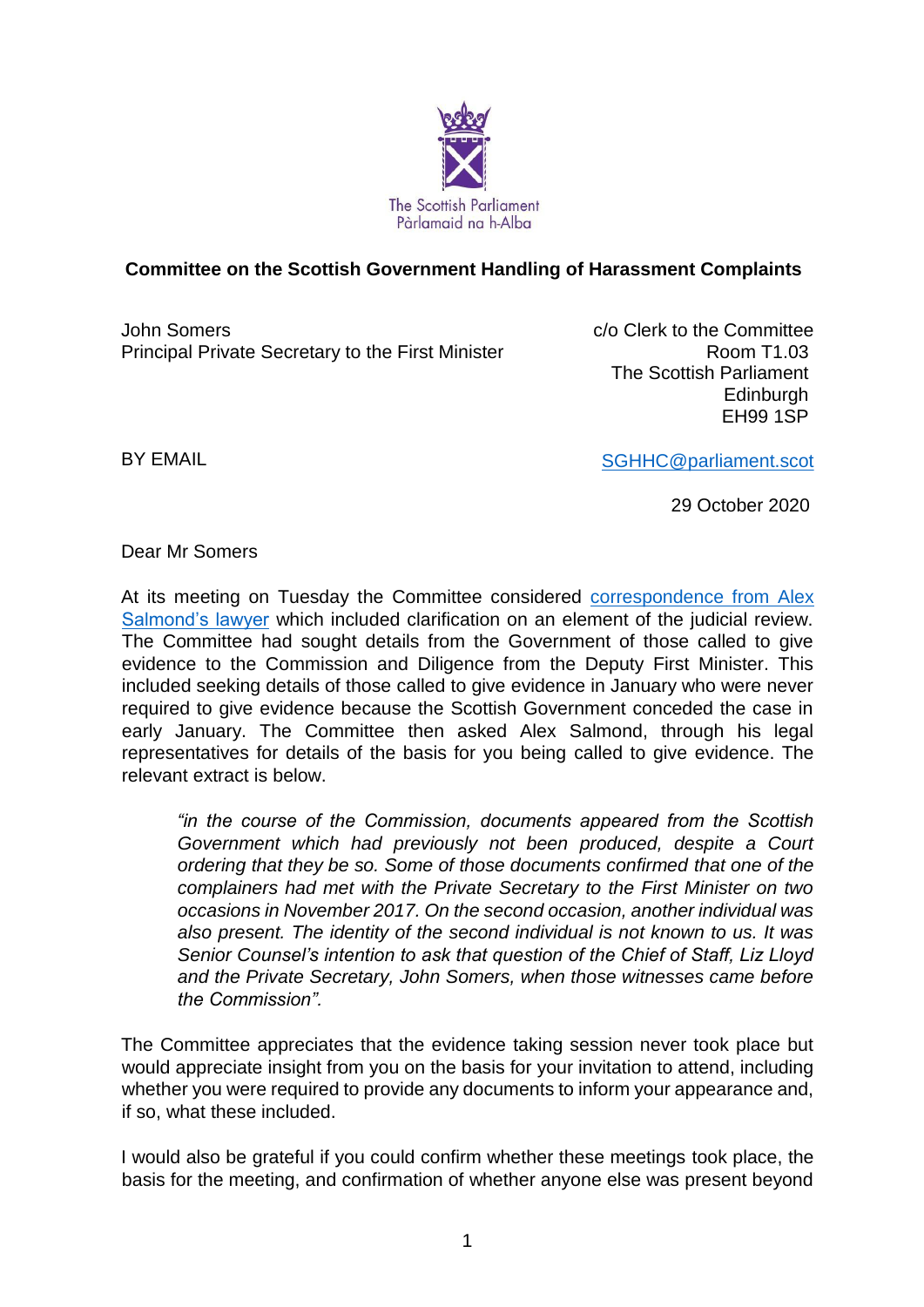you and the complainer. Please do not include any information on the substance of the concerns or any information that could contribute to the identification of the complainer.

Finally, I would be grateful if you could also set out your involvement in the development of the procedure, the complaints handling process, the judicial review and the meetings, or arrangements of meetings, that make up the ministerial code phase of the inquiry.

The Committee would appreciate a response by Friday 6 November. If a full response by this date is not possible please provide a response on the judicial review elements of this letter by that date and your further written evidence can follow.

Yours sincerely etc

#### **Linda Fabiani MSP Convener, Committee on the Scottish Government Handling of Harassment Complaints**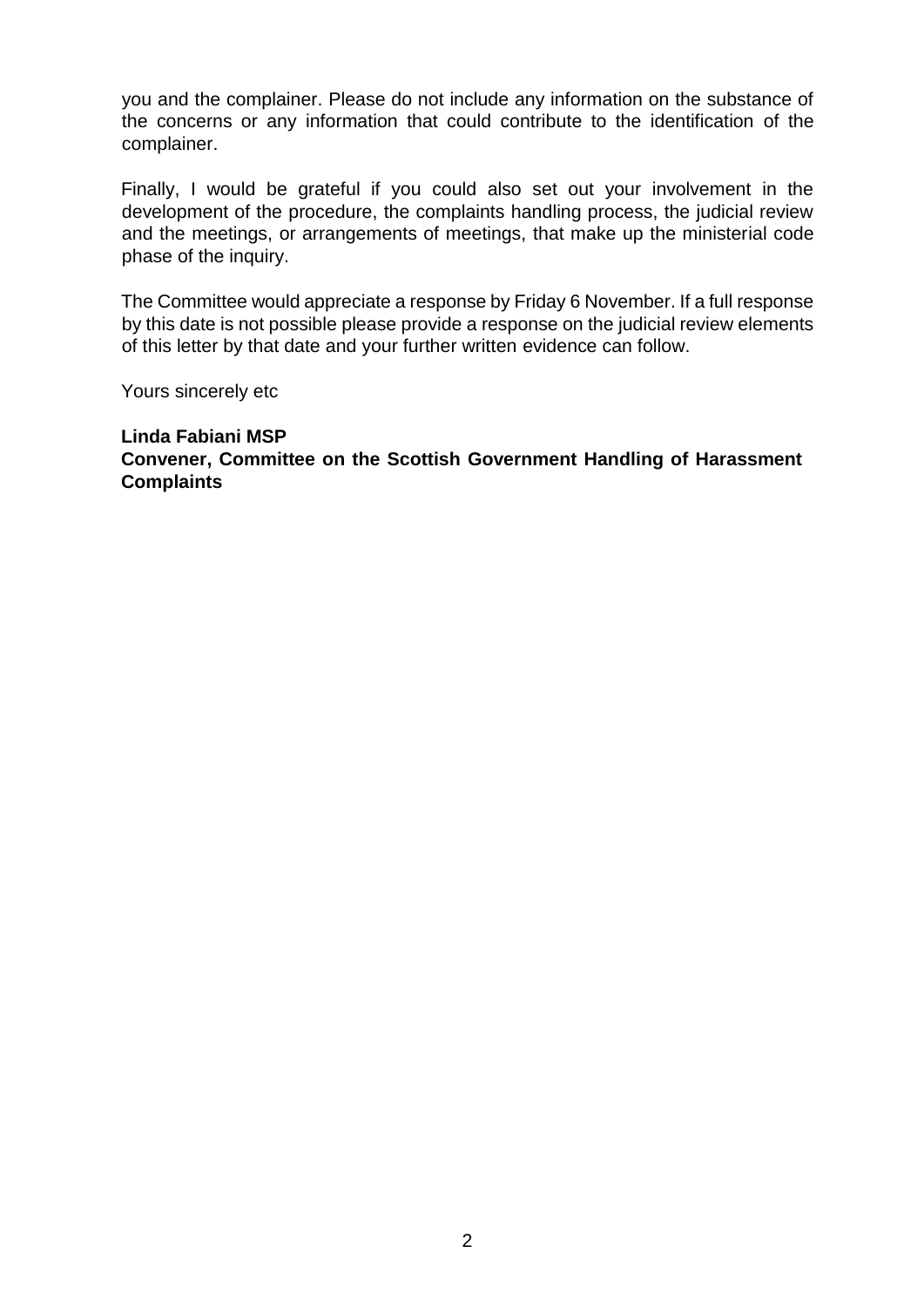## **Committee on Scottish Government Handling of Harassment Complaints**

## **Written statement on handling of information and evidence**

#### **Introduction**

1. The Committee on the Scottish Government Handling of Harassment Complaints (the "Committee") was established with the following remit for its inquiry:

*To consider and report on the actions of the First Minister, Scottish Government officials and special advisers in dealing with complaints about Alex Salmond, former First Minister, considered under the Scottish Government's "Handling of harassment complaints involving current or former ministers"<sup>1</sup> and procedure and actions in relation to the Scottish Ministerial Code.*

2. In fulfilling its remit, the Committee's approach will be as follows:

\* establish where issues arose in the handling of the complaints and the actions in relation to the Scottish Ministerial Code;

\* consider what actions were taken that gave rise to these issues;

\* consider whether the policies are sufficient and fit for purpose or whether it was the application of the processes which gave rise to these issues;

\* consider whether robust governance of policy evaluation and decisionmaking is in place; and

\* consider whether any lessons could be learned to avoid the issues arising again.

3. Given the content of its remit and the sensitive issues it anticipates exploring, the Committee wishes to set out publicly its approach to the handling and processing of data it receives in the course of its inquiry.

## **General Considerations**

- 4. For the avoidance of doubt, the Committee wishes to set out the general parameters which apply to the discharge of its remit and the conduct of all participants in its proceedings.
- 5. The Committee and all participants must comply with the court order made by the Lord Justice Clerk, Lady Dorrian, on 10 March 2020 preventing publication of the names and identity and any information likely to disclose the identity of the complainers in the case of HMA v Alexander Elliot Anderson Salmond<sup>2</sup>.

<sup>1</sup> <sup>1</sup> [Policy on handling of harassment complaints involving current or](https://www.gov.scot/publications/handling-of-harassment-complaints-involving-current-or-former-ministers/) former ministers

<sup>&</sup>lt;sup>2</sup> The order was made under section 11 of the Contempt of Court Act 1981 and has indefinite effect.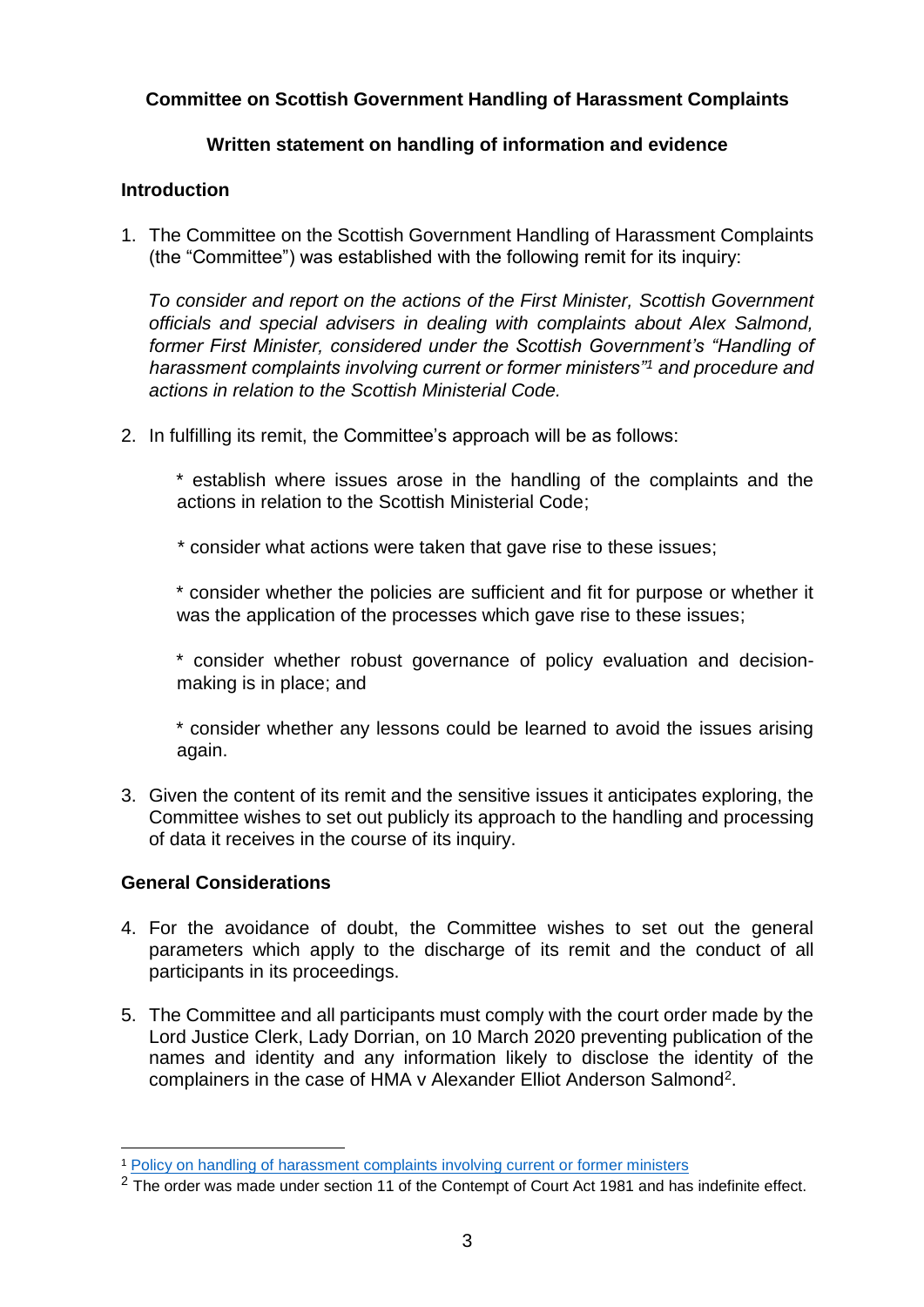- 6. The Committee will comply with its obligations under GDPR and the ECHR. Only material that is relevant to the inquiry will be published.
- 7. The Code of Conduct for Committee<sup>3</sup> members also regulates the handling of confidential material.
- 8. The Committee will not revisit the criminal trial nor reinvestigate the substance of the complaints originally made to the Scottish Government.
- 9. The Committee acknowledges that anyone who made or will make a complaint under the Scottish Government's procedure for handling harassment complaints should expect the procedure to be conducted in a manner that protects confidentiality and does not inhibit complainers from coming forward. In undertaking its inquiry, the Committee will seek to support and not to compromise those principles.

#### **Specific considerations and actions**

- 10.Working within these parameters, the Committee can confirm that the following will be taken into account when processing personal data:
	- Parliamentary committees generally publish all written evidence unless there are legal or other reasons (such as volume or relevance) not to do so. The Committee will take a similar open and transparent approach to other parliamentary committees.
	- However, there are some additional considerations the Committee will make when handling written evidence. The Committee will redact personal or other identifying information in material it publishes where it considers it necessary to do so to comply with the Court Order (particularly in relation to jigsaw identification<sup>4</sup>) and data protection requirements.
	- The Committee will publish documents as packages, after making necessary redactions, rather than individually as they are received, to avoid accidentally increasing the risk of jigsaw identification.
	- Identifying information about individuals below SCS senior civil service grades (including Special Advisers) will not be required from the Scottish Government unless the Committee has established and can show that there is a public interest to do so in an individual instance and if the inquiry's aim can only be achieved if the Committee obtains the identifying information.

1

<sup>3</sup> <https://www.parliament.scot/msps/code-of-conduct-for-msps.aspx>

 $<sup>4</sup>$  Jigsaw identification means enabling others to identify a person by providing sufficient pieces of</sup> information about them without revealing the identity outright, including revealing missing puzzle pieces of information that disclose the identity in combination with other information already in the public domain.